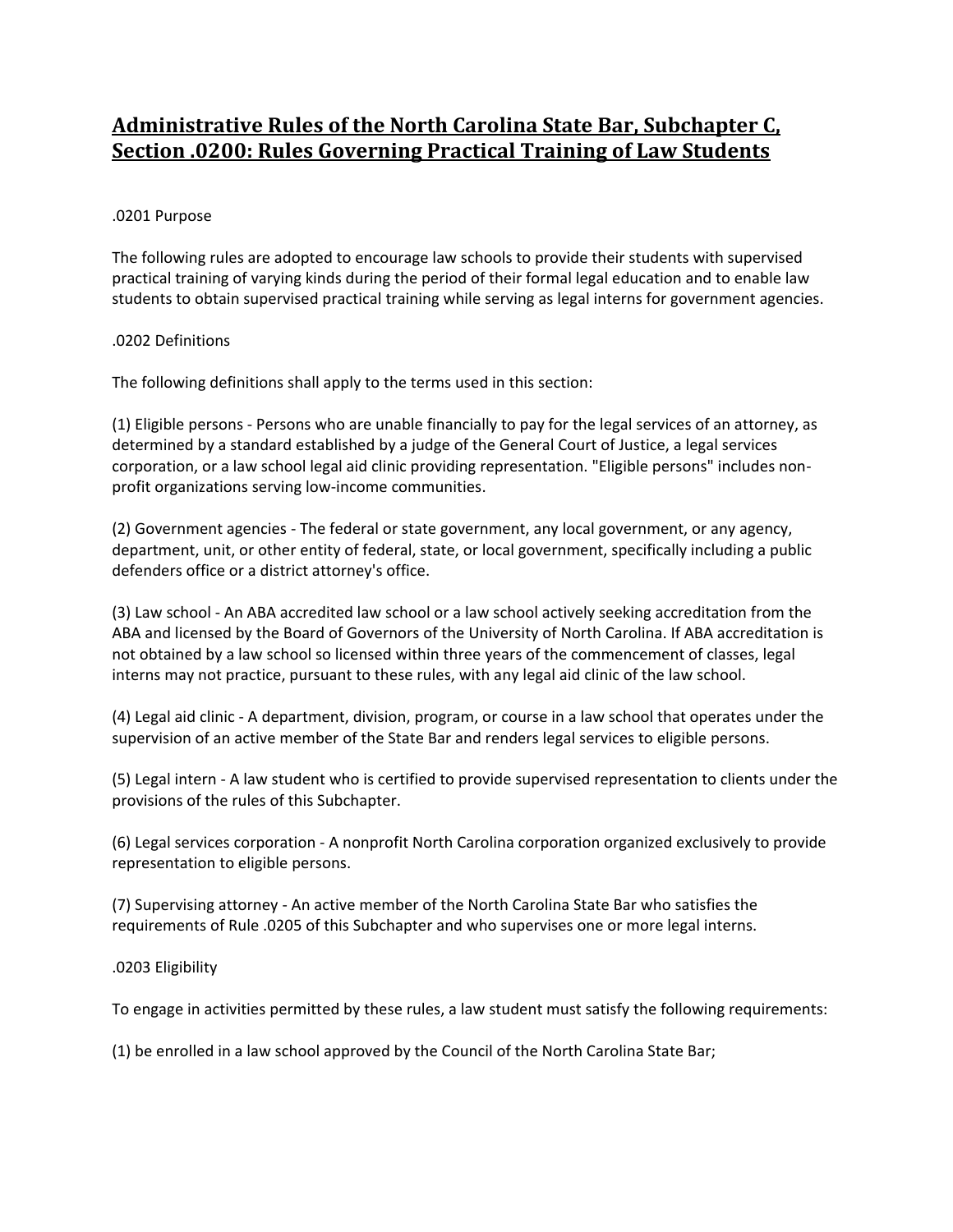(2) have completed at least three semesters of the requirements for a professional degree in law (J.D. or its equivalent);

(3) be certified in writing by a representative of his or her law school, authorized by the dean of the law school to provide such certification, as being of good character with requisite legal ability and training to perform as a legal intern;

(4) be introduced to the court in which he or she is appearing by an attorney admitted to practice in that court;

(5) neither ask for nor receive any compensation or remuneration of any kind from any client for whom he or she renders services, but this shall not prevent an attorney, legal services corporation, law school, or government agency from paying compensation to the law student or charging or collecting a fee for legal services performed by such law student;

(6) certify in writing that he or she has read and is familiar with the North Carolina Revised Rules of Professional Conduct and the opinions interpretive thereof.

.0204 Certification as Legal Intern

Upon receipt of the written materials required by Rule .0203(3) and (6) and Rule .0205(6), the North Carolina State Bar shall certify that the law student may serve as a legal intern. The certification shall be subject to the following limitations:

## (a) Duration.

The certification shall be effective for 18 months or until the announcement of the results of the first bar examination following the legal intern's graduation whichever is earlier. If the legal intern passes the bar examination, the certification shall remain in effect until the legal intern is sworn-in by a court and admitted to the bar.

(b) Withdrawal of Certification. The certification shall be withdrawn by the State Bar, without hearing or a showing of cause, upon receipt of

(1) notice from a representative of the legal intern's law school, authorized to act by the dean of the law school, that the legal intern has not graduated but is no longer enrolled;

(2) notice from a representative of the legal intern's law school, authorized to act by the dean of the law school, that the legal intern is no longer in good standing at the law school;

(3) notice from a supervising attorney that the supervising attorney is no longer supervising the legal intern and that no other qualified attorney has assumed the supervision of the legal intern; or

(4) notice from a judge before whom the legal intern has appeared that the certification should be withdrawn.

.0205 Supervision

(a) A supervising attorney shall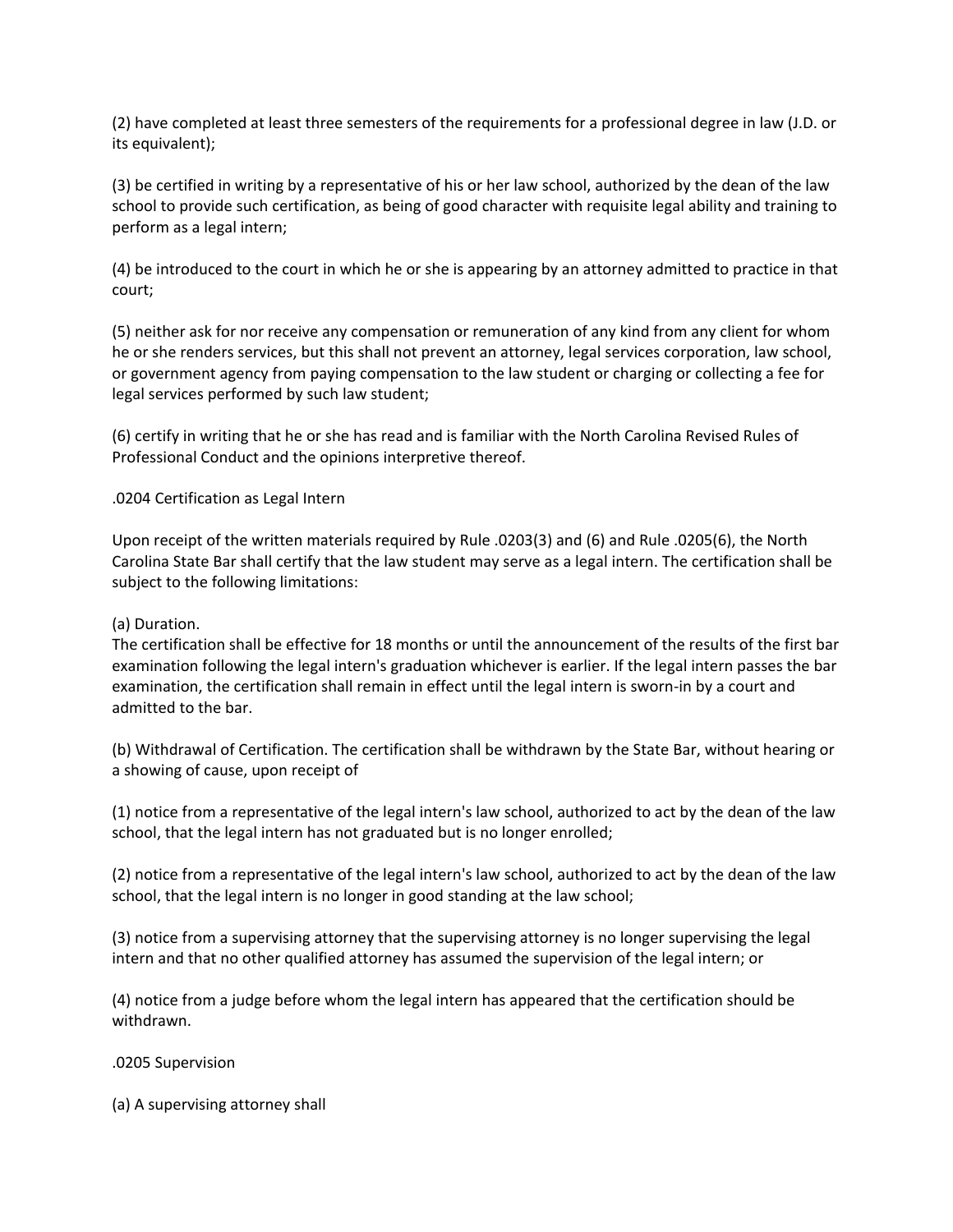(1) be an active member of the North Carolina State Bar who has practiced law as a full-time occupation for at least two years;

(2) supervise no more than two legal interns concurrently, provided, however, there is no limit on the number of legal interns who may be supervised concurrently by an attorney who is a full-time member of a law school's faculty or staff whose primary responsibility is supervising legal interns in a legal aid clinic and, further provided, that an attorney who supervises legal interns through an externship or outplacement program of a law school legal aid clinic may supervise up to five legal interns;

(3) assume personal professional responsibility for any work undertaken by a legal intern while under his or her supervision;

(4) assist and counsel with a legal intern in the activities permitted by these rules and review such activities with the legal intern, all to the extent required for the proper practical training of the legal intern and the protection of the client;

(5) read, approve and personally sign any pleadings or other papers prepared by a legal intern prior to the filing thereof, and read and approve any documents prepared by a legal intern for execution by a client or third party prior to the execution thereof;

(6) prior to commencing the supervision, assume responsibility for supervising a legal intern by filing with the North Carolina State Bar a signed notice setting forth the period during which supervising attorney expects to supervise the activities of an identified legal intern, and that the supervising attorney will adequately supervise the legal intern in accordance with these rules; and

(7) notify the North Carolina State Bar in writing promptly whenever the supervision of a legal intern ceases.

# .0206 Activities

(a) A properly certified legal intern may engage in the activities provided in this rule under the supervision of an attorney qualified and acting in accordance with the provisions of Rule .0205 of this subchapter.

(b) Without the presence of the supervising attorney, a legal intern may give advice to a client, including a government agency, on legal matters provided that the legal intern gives a clear prior explanation that the legal intern is not an attorney and the supervising attorney has given the legal intern permission to render legal advice in the subject area involved.

(c) A legal intern may represent an eligible person, the state in criminal prosecutions, a criminal defendant who is represented by the public defender, or a government agency in any proceeding before a federal, state, or local tribunal, including an administrative agency, if prior consent is obtained from the tribunal or agency upon application of the supervising attorney. Each appearance before the tribunal or agency shall be subject to any limitations imposed by the tribunal or agency including, but not limited to, the requirement that the supervising attorney physically accompany the legal intern.